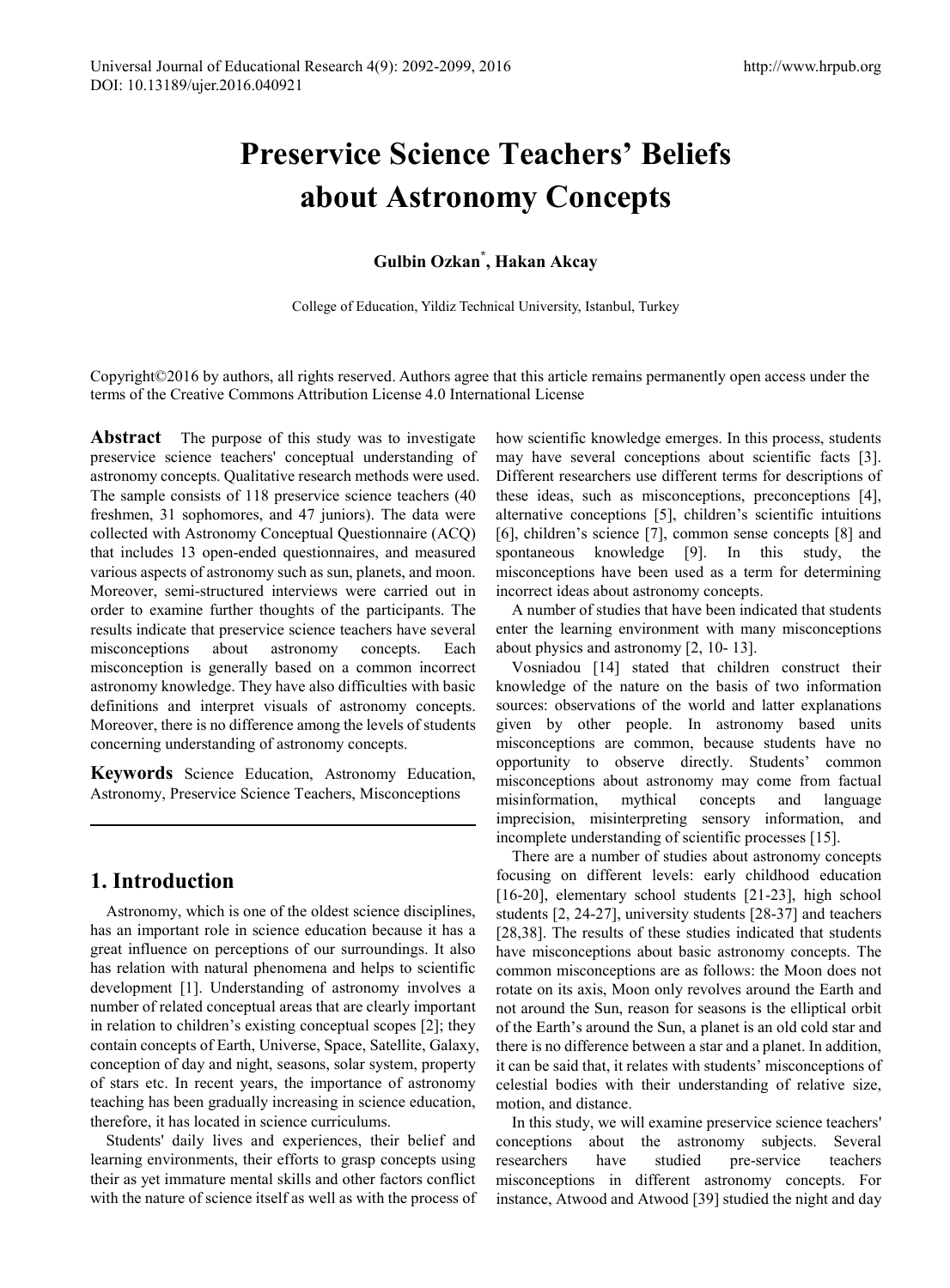cycle notion of preservice elementary teachers. This study pointed out that the common alternative conception concerns the revolution of the earth around the sun. Trundle et al. [34] designed experimental research on pre-service elementary teachers about the moon phases. They questioned the effect of instruction about moon phases on the conceptual understandings of those students. Their study indicated that without instruction preservice elementary teachers have mostly a non scientific conception of the moon phases.Trumper [33] also focused on preservice elementary teachers' ideas about basic astronomy concepts. He investigated various astronomical concepts: night and day cycle, moon phases, size of the sun and the earth. This study indicated that pre-service elementary teachers have mostly a non-scientific astronomy conceps. Frede [30], studied preservice elementary teachers' conceptions concerning the celestial bodies and their movements, horizon and vertical and differences between a star and a planet. He indicated many alternative conceptions of preservice elementary teachers with their own words about the astronomical phenomena and definitions. Moreover, Kanli [21] conducted a study to determine the misconceptions of preservice physics and science teachers held extensive misconceptions especially about the reasons for seasons, the Moon's phases, the Moon's phase in the solar eclipse and the Sun's position in the sky.

Preservice science teachers education program is a very critical role to develop teacher candidates' conceptual development of scientific concepts because it has an important effect on students' ability to understand and construct new knowledge of scientific concepts [40]. Because of that, more researches are needed to determine the most effective methods for preparing preservice science teachers. To accomplish this, preservice science teachers' initial concepts should be identified correctly. Future teachers should be aware of their own conceptions about science subjects, because they will transfer their concepts to students.

On the other hand, in a constructivist approach, it is important that future teachers become aware of their own misconceptions in order to change them [30]. In the literature, studies about astronomical visuals, they generally focused participants drawing such as earth, moon, and lunar phases [e.g., 21,24]. Furthermore, there is still not enough work about conceptual understanding in astronomy concerning preservice elementary teachers. This study involves in depth analysis of the misconceptions held by preservice science teachers about various topics in astronomy, such as sun, planets, and moon. This study isdesigned to answer the following research questions:

- 1. What are the preservice science teachers' beliefs about astronomy concepts?
- 2. How preservice science teachers interpret the visuals of astronomy concepts?

## **2. Materials and Methods**

In this study, qualitative reserach methodologies were used. This approaches helps the researchers to better understand the process of constructing meaning and describe them [41].

#### **2.1. Sampling**

The sample consists of 118 preservice science teachers (40 freshmen, 31 sophomores, and 47 juniors). Descriptive statistics is shown in Table 1.

**Table 1.** Descriptive statistics of preservice science teachers

| Gender | Freshman(n) | Sophomore(n)     | Junior(n) | Total     |
|--------|-------------|------------------|-----------|-----------|
| Female | 28 (%24)    | 21(%18)          | 44 (%37)  | 93 (%79)  |
| Male   | 12(%10)     | 10(%8)           | 3(%3)     | 25(%21)   |
| Total  | 40 (%34)    | $31\frac{6}{26}$ | 47 (%40)  | 118(%100) |

#### **2.2. Instrumentation**

Astronomy Conceptual Questionnaire (ACQ) was developed to define the students' misconceptions and measure their conceptual understandings about astronomy subjects. Questions were prepared by researchers at the basis of the common conceptions that indicated in the literature and the Turkish Ministry of Education Primary School Science Curriculum (2013). The first version of the questionnaire consisted of 20 open-ended questionnaires. To test the content validity, the test was reviewed by three faculty members specialized in science education. After they examined questions, the questionnaire was given final form which contains 13 questions. Also, before testing for validity and reliability, a pilot study was implemented with 10 students to see students misunderstandings about the concepts. Two researchers analyzed students' answers. In this study, inter-rater reliability was calculated as 95%. The question below is an example from the ACQ (Figure 1).

**Q5: What is the cause of some of the stars in the sky appear brighter than others? Please answer the question by explaining your reasons.**

**Figure 1.** Example of an open-ended test item in the ACQ (Question 5)

In the analysis of the open-ended questions of ACQ, the students' responses were first defined thematically. Content analysis of the data was performed by two researchers. Moreover, the semi-structured interviews were carried out in order to examine further thoughts of the participants. Interviews were conducted with 12 students (6 females and 6 males) that approximately ten percent of participants.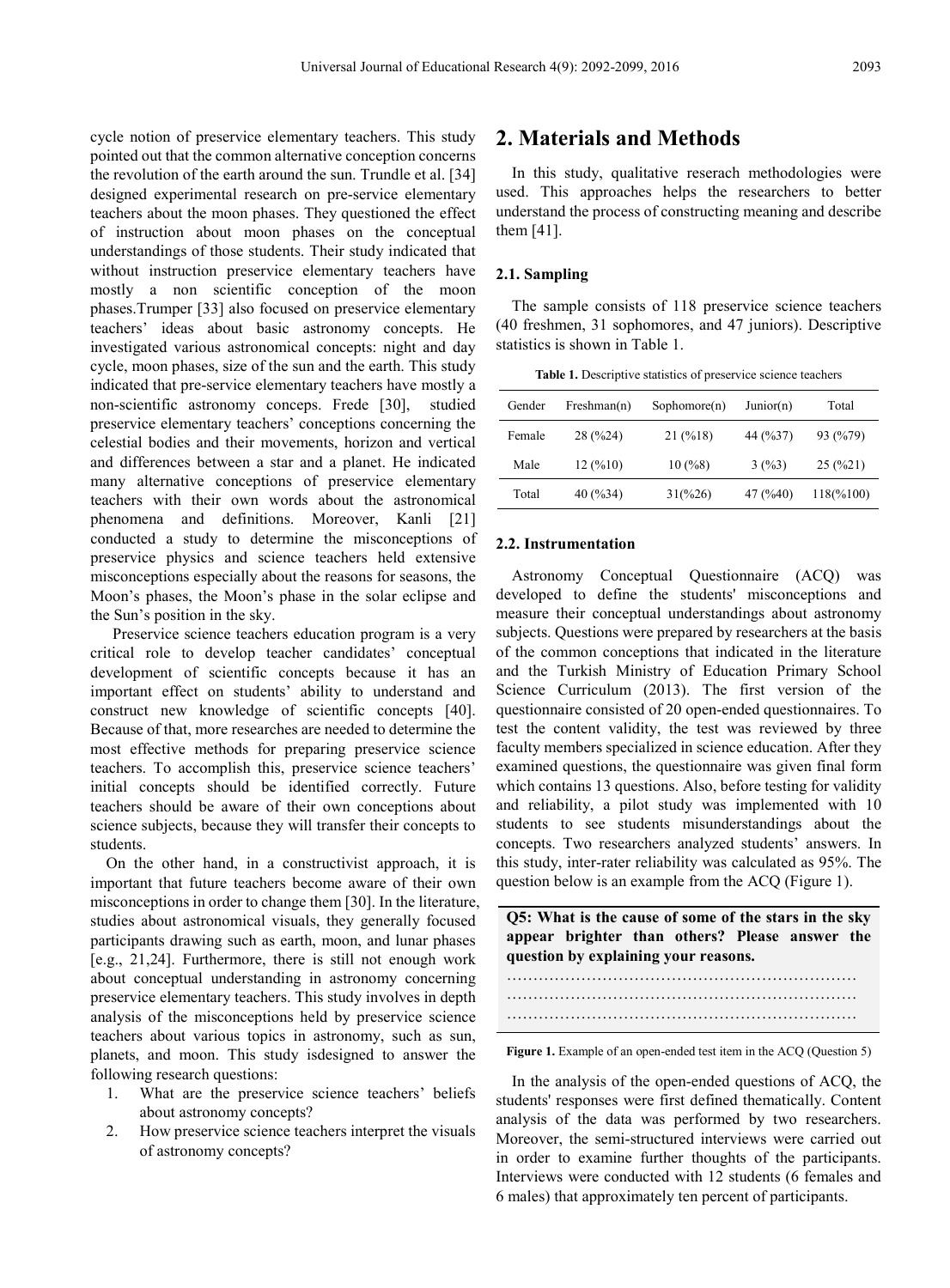#### **2.3. Data Collection Procedure**

First, an Astronomy Conceptual Questionnaire (ACQ) that includes 13 open-ended questions was administered to all students at the same time. Second, semi-structured interviews were carried out in order to examine the thoughts of the preservice teachers on astronomy concepts. For interviews, the students were chosen randomly. During the interviews, more detailed questions of the astronomy concepts were asked in order to reveal students understanding in more detail. The answers received were recorded by the researcher. Each student's interview lasted for approximately 20 minutes.

## **3. Findings**

Preservice science teachers responses were categorized around five thematic topics: (1) descriptions of basic concepts associated with astronomy, (2) the sequence of basic astronomy concepts in terms of size, (3) misconceptions and beliefs about astronomy concepts, (4) students' interpretation about astronomical visuals, and (5) the interest to explore other celestial bodies. Results of this study were presented under these categories.

Table 2 indicates percentages of basic astronomy concepts that students' responses. According to these results preservice science teachers have many alternative concepts.

Looking at the table 2 it can be seen that the freshmen students have the most misconceptions. The answers of many students are: "Earth, Mars, Venus is the planet." or, "The Moon is a satellite" or "Galaxy mentioned, is something Milky Way came into my mind". They were trying to answer questions with examples and they answered without accurate definition. Some of the students' responses are given below:

*"The universe is the world we live in, it has certain limits." (Student 15)*

*"Planets are stars in space." (Student 22)*

*"Space is part of the universe that we can see." (Student 45)*

*"Satellite is the light source of the planet." (Student 102) "Galaxy is the name of system which is composed of substances between stars." (Student 73)*

The students were asked to put in order of these concepts (universe, planet, satellite, space, and galaxy) in terms of size. Sequences made by the students are given in Table 3. Table 3 shows that in the students at all three levels have difficulties in sequencing these concepts. In this case, students have lack of knowledge about the basic concepts.

**Table 2.**Percentages of students concerning their understanding of basic astronomy concepts

| Subject   | Misconception(s)                                                          | $F(\% )$ | $S(\% )$ | $J(\% )$ |
|-----------|---------------------------------------------------------------------------|----------|----------|----------|
|           | Universe and space are the same concept.                                  | 22.5     | 19.5     | 14.9     |
|           | The universe is a border that covers all substances.                      | 15.0     | 19.5     | 12.8     |
|           | Universe and Milky Way are the same concept.                              | 7.5      | 12.9     | 8.5      |
| Universe  | Universe contains everything which has just living things.                | 15.0     | 12.9     | 10.6     |
|           | The universe is the earth we live in.                                     | 15.0     | 12.9     | 14.9     |
|           | All the planets are all called to universe.                               | 10.0     | 9.7      | 4.2      |
|           | Universe is the name which is given to the gap in space.                  | 10.0     | 12.9     | 8.5      |
|           | Planets are celestial bodies which have satellite.                        | 15.0     | 6.4      | 12.8     |
| Planet    | Celestial body, which life is in, is called the planet.                   | 20.0     | 12.9     | 8.5      |
|           | Planets are stars in the sky.                                             | 12.5     | 19.5     | 10.6     |
|           | Satellite is a planet.                                                    | 15.0     | 6.4      | 8.5      |
| Satellite | Satellite is a star.                                                      | 7.5      | 6.4      | 4.2      |
|           | Satellite is the helper of the planet, it helps to rotate planet's orbit. | 7.5      | 3.2      | 4.2      |
|           | Satellite is the planet's light source.                                   | 7.5      | 12.9     | 10.6     |
|           | All areas except the Earth are called space.                              | 25.0     | 19.5     | 12.8     |
| Space     | Space is finite, the universe is infinite.                                | 5.0      | 12.9     | 2.1      |
|           | All areas except the universe are called space.                           | 7.5      | 12.9     | 6.3      |
|           | Galaxy is the dust clusters in space.                                     | 15.0     | 12.9     | 8.5      |
|           | Galaxy is the name of the outer space.                                    | 7.5      | 3.2      | 2.1      |
|           | Galaxy is called the orbit of the planet.                                 | 10.0     | 6.4      | 4.2      |
| Galaxy    | Galaxies are small planets orbiting around the planet.                    | 7.5      | 9.7      | 6.3      |
|           | Galaxies is the empty space between the planets and the stars.            | 5.0      | 3.2      | 4.2      |
|           | Galaxies are circular objects in space.                                   | 15.0     | 12.9     | 10.6     |
|           | Galaxy covers the entire space.                                           | 7.5      | 6.4      | 4.2      |

Note. F: Freshman, S: Sophomore, J: Junior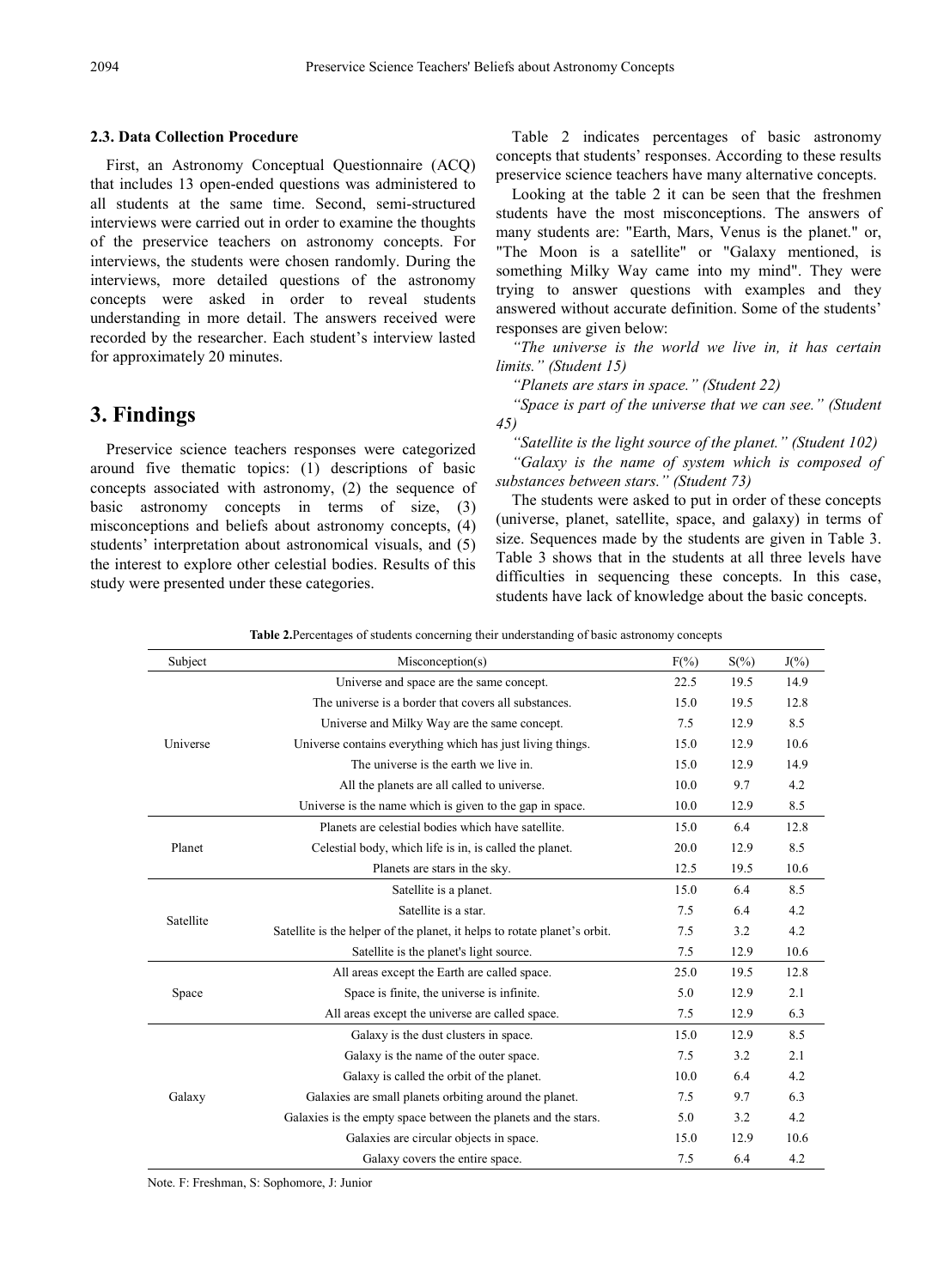| <b>Putting in Order</b>           | $Freshman(\% )$ | Sophomore $(\% )$ | Junior( <sub>9</sub> ) |
|-----------------------------------|-----------------|-------------------|------------------------|
| Universe>Galaxy>Space>Planet>Moon | 10.0            | 9.7               | 10.6                   |
| Space>Universe>Galaxy>Planet>Moon | 7.5             | 12.9              | 6.3                    |
| Universe>Space>Planet>Moon>Galaxy | 7.5             | 6.4               | 8.5                    |
| Galaxy>Space>Universe>Planet>Moon | 7.5             | 9.7               | 6.3                    |
| Universe=Space>Galaxy>Planet>Moon | 12.5            | 16.1              | 12.8                   |
| Universe=Planet>Space>Galaxy>Moon | 12.5            | 9.7               | 10.6                   |

**Table 3.** Percentages of students concerning the sequence of basic astronomy concepts

| Category                | <b>Misconception(s)</b>                                                                                       | $F(\%)$ | $S(\%)$ | $J(\%)$ |
|-------------------------|---------------------------------------------------------------------------------------------------------------|---------|---------|---------|
|                         | If an object falls to Earth, it is a meteor.                                                                  | 12.5    | 16.1    | 14.9    |
| Properties of           | Meteors are always too big.                                                                                   | 15.0    | 12.9    | 10.6    |
| meteors                 | Meteors are always too small.                                                                                 | 10.0    | 19.5    | 10.6    |
|                         | Meteors with a core are the black body.                                                                       | 5.0     | 16.1    | 10.6    |
|                         | The planet has its own brightness.                                                                            | 15.0    | 19.5    | 14.9    |
| Differences             | Stars are always smaller than planets.                                                                        | 15.0    | 12.9    | 10.6    |
| between the             | Planets do not move the stars slide.                                                                          | 5.0     | 19.5    | 6.3     |
| planets and stars       | Stars consist of rocks and dust clouds.                                                                       | 5.0     | 9.7     | 4.2     |
|                         | If we look at the world we cannot see the planet, but we can see stars.                                       | 17.5    | 16.1    | 10.6    |
|                         | Some stars reflect more light from the sun, so these stars shine more than<br>others.                         | 12.5    | 12.9    | 4.2     |
| Properties and          | The brightness of stars depends on how much light reflect from the Moon.                                      | 5.0     | 6.4     | 2.1     |
| Brightness of<br>stars  | All night long stars reflect light which they receive from the sun during the<br>day.                         | 17.5    | 19.5    | 10.6    |
|                         | The stars reflect the light which they receive from the Moon. Because in the<br>day time, it does not appear. | 10.0    | 12.9    | 8.5     |
|                         | The stars reflect the light of the other celestial bodies.                                                    | 5.0     | 12.9    | 10.6    |
|                         | Because of the Moon's rotation around its axis, the phases of the Moon<br>change.                             | 17.5    | 16.1    | 12.8    |
| Cause of the            | The Moon on different phases is seen because of the Earth's shadow falling<br>on the Moon.                    | 20.0    | 19.5    | 14.9    |
| Moon Phases             | Because of the tidal events, the phases of the Moon change.                                                   | 5.0     | 3.2     | 2.1     |
|                         | The Moon produces its own light. The phases of the Moon change because of<br>the Moon's light intensity.      | 15.0    | 12.9    | 8.4     |
| Properties of the       | The sun is a planet.                                                                                          | 15.0    | 25.8    | 12.8    |
| Sun                     | The sun is both a planet and a star.                                                                          | 5.0     | 6.4     | 2.1     |
|                         | The sun is neither a planet nor a star.                                                                       | 7.5     | 9.7     | 8.5     |
|                         | Earth is the center of the universe, because there is only life on Earth.                                     | 12.5    | 12.9    | 10.6    |
| Center of the           | Sun is the center of the universe, because all the planets are around it.                                     | 20.0    | 19.5    | 14.9    |
| universe                | Milky Way is the center of the universe, because it contains stars, planets and<br>satellites.                | 7.5     | 6.4     | 8.5     |
|                         | None of them, because black hole is the center of the universe.                                               | 2.5     | 6.4     | 4.2     |
|                         | If the Earth did not rotate its own axis, the life would not be in the world.                                 | 12.5    | 12.9    | 14.9    |
| Day and night<br>circle | If the Earth did not rotate its own axis, seasons would not occur.                                            | 7.5     | 12.9    | 8.5     |
|                         | The Sun goes around the Earth is the cause of the day and night.                                              | 17.5    | 19.5    | 14.9    |
|                         | Seasons occur thanks to the rotation of the Earth on its axis.                                                | 17.5    | 16.1    | 12.6    |
|                         | The seasons are caused by the sunlight falling on Earth.                                                      | 15.0    | 19.5    | 10.6    |
| Seasons                 | The seasons are caused by the movement of the sun.                                                            | 5.0     | 6.4     | 6.3     |
|                         | The sun goes around the world.                                                                                | 15.0    | 16.1    | 10.6    |
|                         | Seasons occur thanks to the Earth's distance from the Sun changes.                                            | 17.5    | 16.1    | 12.8    |

**Table 4.**Percentages of students misconceptions about astronomy concepts

*Note.* F: Freshman, S: Sophomore, J: Junior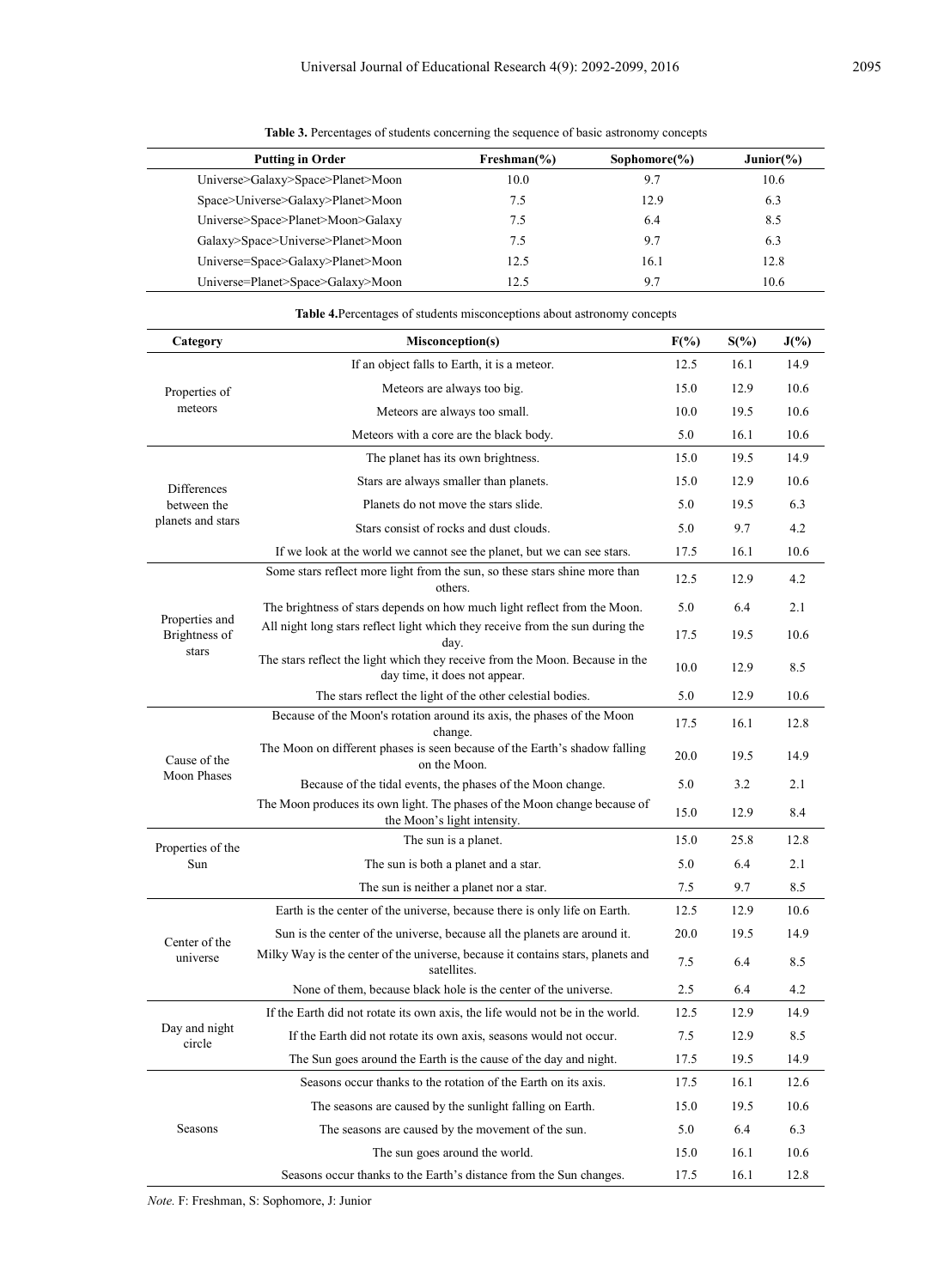The misconceptions of students from their responses to the other questions are summarized in Table 4. As seen in Table 4, students have many incorrect beliefs about astronomy concepts. Even some of the questions were left empty by large percentages of students and they said they had no idea.

Some of the students' responses are given below:

*"I can understand object is a meteor if it fell to earth*, *because the meteors are always falling." (Student 18)*

*"Stars give light and floating, planets are lit up with the satellites." (Student 102)*

*"Light is larger than it receives from the Moon's star is brighter." (Student 52)*

*"Stars reflect the light of the heavenly bodies around them. They are appeared at the night because there is no night light." (Student 95)*

*"Moon consists of phases due to lengthiness or shortenings of the day and night." (Student 64)*

*"The Sun is a big star, but there are other bigger stars in the Universe. I don't understand why we see only the Sun. (Student 18)*

*"The sun is a planet, because there are objects revolving around it, such as satellite." (Student 46)*

*"Blackhole is the center of the universe, because one day everything is will be swallowed and all the scattered planets will gather in this center." (Student 61)*

*"Earth is the center of the universe, because it is the only area in which life in the universe." (Student 102)*

*"If the world were not come around its axis people could not walk without falling and assets, objects, creatures could not stand still." (Student54)*

Student responses obtained from the visual questions are presented as thematically in Table 5. Students are forced to interpret visuals. It is understood that students do not know the properties of certain celestial bodies. Some of the questions were left empty by large percentages of students and they said they had no idea.

Question 13 were distributed to the two halves of the students. We asked half of them: "Would you like to make a trip to Mars even though you are not likely to go back?" and also we asked other half o them: "Would you like to become one of the scientists who voyage to the Moon?"

Students' thoughs about discovering celestial bodies and interests of the other planets are investigated with these two questions. Students' responses have been summarized in Table 6.

| <b>Table 5.</b> Percentages of students' interpretation about astronomical visuals |  |  |  |
|------------------------------------------------------------------------------------|--|--|--|
|                                                                                    |  |  |  |

| Category                                      | Students' Interpretation                                                        | $F(\% )$ | $S(\%)$ | $J(\%)$ |
|-----------------------------------------------|---------------------------------------------------------------------------------|----------|---------|---------|
| Visual interpretation of                      | Full moon and new moon phases are written as inverse.                           | 27.5     | 29.0    | 21.3    |
| the phases of the Moon                        | The first quarter and last quarter of the Moon phases is written<br>as inverse. | 20.0     | 22.6    | 12.8    |
|                                               | Stars are named as Galaxy.                                                      | 17.5     | 16.1    | 17.2    |
| Recognition of basic                          | Moon is named as Planet.                                                        | 12.5     | 12.9    | 12.8    |
| astronomical figure                           | Sun is named as meteor.                                                         | 2.5      | 6.4     | 4.2     |
|                                               | Stars are named as meteor.                                                      | 2.5      | 6.4     | 4.2     |
|                                               | The solar eclipse is named as lunar eclipse.                                    | 32.5     | 19.5    | 17.2    |
| Distinguishing between<br>the lunar and solar | The lunar eclipse is named as solar eclipse.                                    | 22.5     | 22.6    | 17.2    |
| eclipses                                      | A lunar eclipse occurs when the Sun gets between the Moon<br>and the Earth.     | 12.5     | 12.9    | 12.8    |
|                                               | Sun is classified as planet                                                     | 27.5     | 29.0    | 21.3    |
| Classification of celestial                   | Moon is classified as planet                                                    | 17.5     | 22.6    | 19.1    |
| bodies                                        | Moon is classified as star                                                      | 12.5     | 12.9    | 14.9    |
|                                               | Some of the planets are classified as stars.                                    | 12.5     | 16.1    | 8.5     |

*Note.* F: Freshman, S: Sophomore, J: Junior

|               |                                  | Freshman $(\%)$ | Sophomore $(\%)$ | Junior(%) |
|---------------|----------------------------------|-----------------|------------------|-----------|
|               | Students who want to go          | 50.0            | 48.4             | 51.1      |
| Moon question | Students who don't want to<br>go | 45.0            | 51.6             | 42.6      |
|               | Students who want to go          | 2.5             | 6.4              | 4.2       |
| Mars question | Students who don't want to<br>go | 97.5            | 93.6             | 95.8      |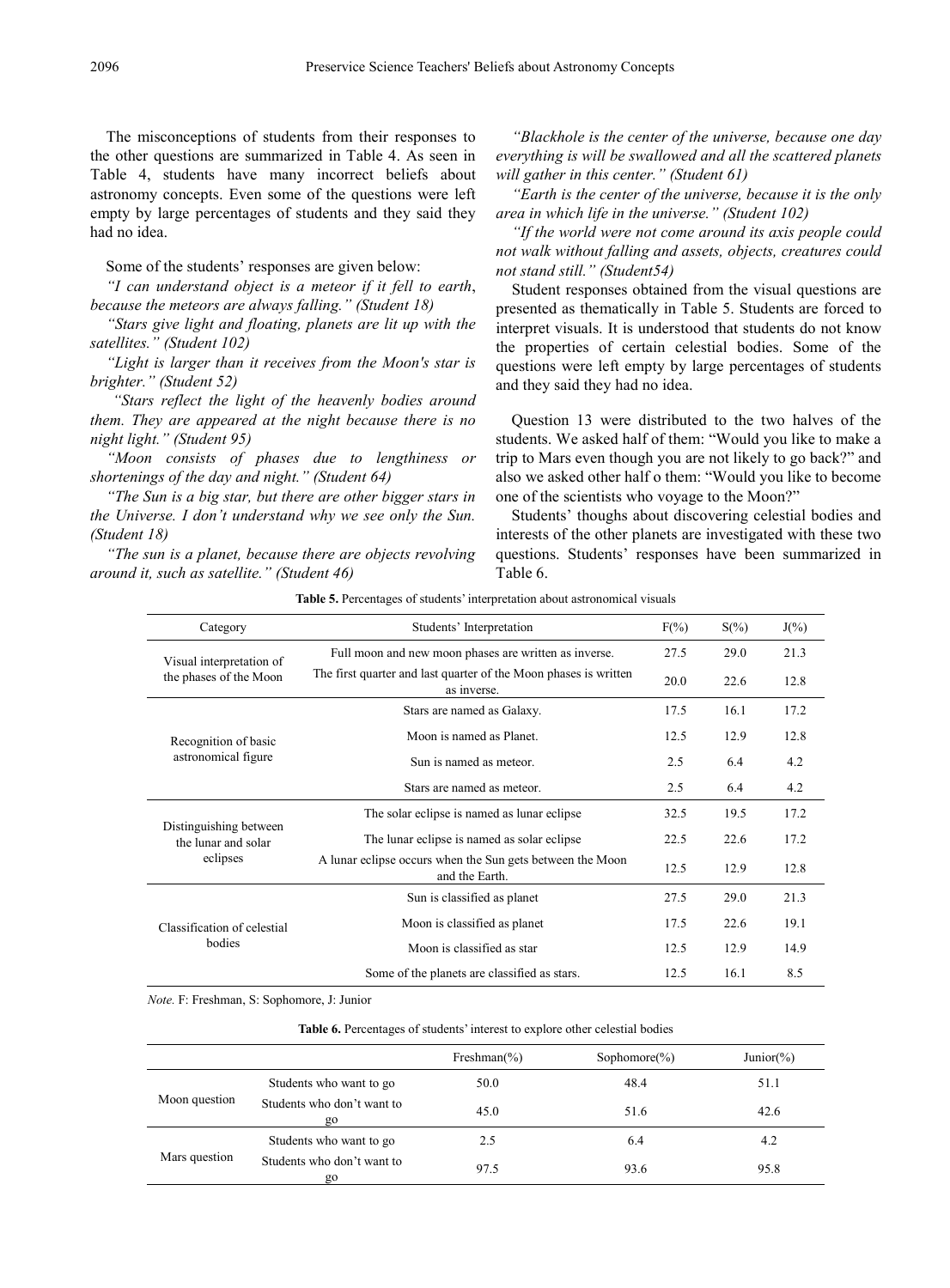Students' responses for Moon arealmost the same percentages. Some of the examples are given below.

*"Yes. Because I'm curious. I would like to investigate the Moon like astronauts. I would like to see how is it." (Student 11)*

*"I don't want. Because I don't know how this place is and what I will encounter." (Student 19)*

As seen in Table 6 only one or two people from each grade level has want to go to Mars. Although they have interest, due to thought of staying there students stated that they did not prefer this trip. Some of the students' responses for this question are given below:

*"No I do not. Because of the lack of facilities and thought of staying there are made me think.I would not dare to do so."(Student 99)*

*"I would like to live on Mars. If I knew that I didn't come back the Earth, chances of survival aroused curiosity in me." (Student 100)*

In fact, some of the students wonder about living in different places. However, they do not really prefer the situation of staying there. Furthermore,misconceptions that students have also been identified in responses to these questions. For example, student 14 said that " *I want to go to the Moon. Because I wonder how I walk without gravity*." Some students have a thought that there is no gravity on the Moon.

When looking at findings obtained from both the paper-and-pencil questionnaire and the semi-structured interviews, it can be said that there are no different responses between the levels of students' grades. Although the knowledge of participants changes, what they notice do not change.

### **4. Discussion and Conclusions**

In this study we determined some conceptions held by future preservice elementary teachers in astronomy. The preservice science teachers have developed mainly alternative conceptions about astronomical basic concepts and have difficulties with basic definitions.

Trundle et al. [34] and Barnett & Morran [21] indicated that participants with varied levels of schooling and training from elementary school through in-service teachers have difficulties the cause of moon phases. Ogan-Bekiroglu [29] also found that pre-service physics teachers have misconceptions about Moon, Moon phases and other lunar phenomena. Barnett and Morran [21] pointed out the majority of students began the course with particular understandings of various aspects of the Earth-Moon-Sun system. Some studies indicated that many students was unaware that the universe was expanding [42,43].

The results obtained from the study also exhibit similarities with other research results. Trumper [2,26] conducted a study which investigates day-night cycle, moon phases, seasons, solar eclipse and center of the universe etc. conceptual understandings of high school students. Similar

misconceptions were encountered between high school students and preservice science teachers. Kanli [28] also found that the percentages of preservice and in-service teachers' achievement scores are very low on basic astronomy concepts about the reasons for seasons, the Sun's position, the Moon's phases, and the Moon's phase in a solar eclipse. These findings are in agreement with other previous studies in other counties [30,31,33,36,37,39,44,45]. Results of this study also have revealed that the percentages of preservice science teachers' responses are very inadequate on astronomy concepts and student's conceptual understandings are almost parallel in all grades. Indeed, we point out similar alternative conceptions shared by those preservice science teachers. In quantitative sense, our study covers to previous studies.

The results of this study show that preservice science teachers have lack of knowledge, scientific mistakes and misconceptions about astronomy concepts. These concepts are often abstract and require threedimensional thinking. This makes it difficult to learn and comprehend basic astronomy concepts properly [48].

Vosniadou[46] found that elementary school students did not make correct sequencing concepts such as Sun, Earth, Moon and Stars. Similar deficiencies were encountered with preservice science teachers. This study indicated that in the pre-service science teachers at all three levels have difficulties in sequencing some of the celestial bodies.

Visuals have an important place in astronomy education. There is a study that reports visualization has a positive impact on students' understanding [47].Testa, Leccia and Puddu[25] investigated whether iconic features of astronomy images help students in understanding familiar phenomena such as the change of seasons, the solar eclipses and lunar phases. Researchers emphasized the importance of visuals and they reported that secondary school students have difficulties interpreting visuals of astronomy. In this study, it indicated that preservice science teachers have difficulties about interpreting visuals. Teachers play an important role in reducing the misconceptions of students in teaching of astronomy. Therefore, it can be said that if the future teachers have deficiencies about interpreting visuals, their students will have difficulties too.

Celestial bodies are impossible for students to touch and feel.Becasue of that study of astronomy may cause to misconceptions in people' minds. The best way to change the misconceptions is to determine the knowledge of the students in terms of basic astronomy concepts and to ensure an appropriate educational environment. Students' participation in explanation and discussion of these topics as well as experiments and observations is the most effective way of teaching [49].

Although people today have accessed easily to information about astronomy through media such as television, books, and the Internet, their students have lack of knowledge. They don't wonder about other celestial bodies and they have wrong beliefs on these concepts. For this reason, they should be encouraged to raise awareness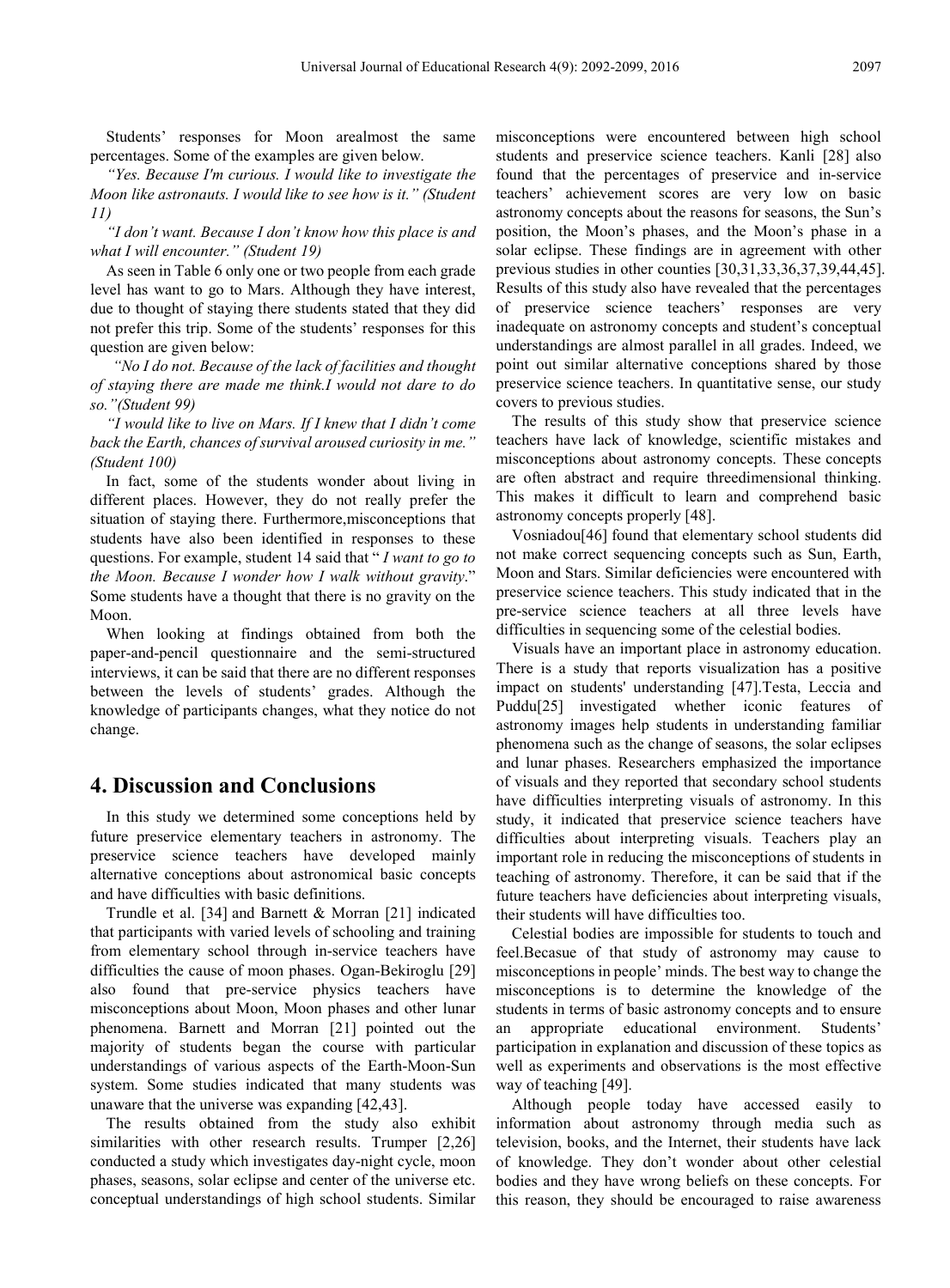among students. It is the task of science education.

Astronomy teaching is considered difficult because of the large amount of facts and details it contains and because some of the concepts seem like abstracts [47]. Trumper[2] suggested that if these concepts are learned properly in the classroom, every effort must be made to help students to develop their conceptual understanding. Therefore, in order to achieve meaningful progress, learning to identify misconceptions of students is important.

Barnett and Morran [21] pointed out the need that instruction depends on students' pre-existing ideas and supports their reflection and discussion of their ideas. An understanding of knowledge of science teacher candidates in astronomy will be valuable to curriculum writers and preservice teacher training schools. It is critical that pay special attention to preservice teachers' training on astronomy concepts.

Based on the findings of this study, it might be recommended that before starting to teach any subject, it should first be determined whether students have preconceptions or misconceptions about the subject and teaching activities should proceed on the basis of this information (to eliminate existing misconceptions). In the light of these results, learning environment for the students is organized so as to understand the key concepts of astronomy. It can be suggested that concept maps, conceptual change text, analogies may be prepared. In order to develop students' imagination about astronomy, night-sky observations with telescope, videotaped films, computer simulations and many existing internet resources may be used. In curriculums, students should have activities, including prediction, observation and explanation to learn fundamental characteristics of celestial bodies.

The conclusions presented here carry implications for curriculum developers and teacher education. If it is considered that the educational system today is transitioning from traditional instruction to contemporary teaching methods, more rooms should be made for these modern methods in the organization of teaching and education efforts. It might be suggested that constructivist methods and techniques should be developed to shift these misconceptions in future studies.

## **REFERENCES**

- [1] Trumper, R. (2006). Teaching future teachers basic astronomy concepts-seasonal changes-at a time of reform in science education. Journal of Research in Science Teaching, 43(9), 879-906.
- [2] Trumper, R. (2001). A cross-age study of junior high school students' conceptions of basic astronomy concepts. International Journal of Science Education, 23(11), 1111-1123.
- [3] Ercan, F., Tasdere, A., &Ercan, N. (2010). Observation of

cognitive structure and conceptual changes through word associations tests. Journal of Turkish Science Education, 7(2), 138-154.

- [4] Novak, J. D. (1977). A theory of education. Ithaca, NY: Cornell University Press.
- [5] Driver, R., & Easley, J. (1978). Pupils and paradigms: A review of literature related to concept development in adolescent science students. Studies in Science Education, 5(1), 61-84.
- [6] Sutton, C. R. (1980). The learner's prior knowledge: a critical review of techniques for probing its organization. European Journal of Science Education, 2, 107-120.
- [7] Gilbert, J. K., Watts, D. M., & Osborne, R. J. (1982). Students' conceptions of ideas in mechanics. Phys. Educ**.** 17, 62-6.
- [8] Halloun, I. A., &Hestenes, D. (1985). Common sense concepts about motion. American Journal of Physics,  $53(11)$ , 1056-1065.
- [9] Vygotsky, L. (1986). Thought and Language. Cambridge, MA: The MIT Press.
- [10] Beichner, R. J. (1994). Testing student interpretation of kinematics graphs. American Journal of Physics, 62, 750-762.
- [11] Besson, U., &Viennot, L. (2004). Using models at the mesoscopic scale in teaching physics: Two experimental interventions in solid friction and fluid statics. International Journal of Science Education, 26(9), 1083-1110.
- [12] Eryilmaz, A. (2002). Effects of conceptual assignments and conceptual change discussions on students' misconceptions and achievement regarding force and motion. Journal of Research in Science Teaching, 39(10), 1001-1015.
- [13] McDermott, L. C., & Shaffer, P. S. (1992). Research as a guide for curriculum development: An example from introductory electricity. Part I: Investigation of student understanding. American Journal of Physics, 60, 994–1013.
- [14] Vosniadou, S. (2002). On the nature of naive physics. In M. Limon & L. Mason (Eds.), Reconsidering conceptual change: Issues in theory and practice (pp. 61–76). Dordrecht, The Netherlands: Kluwer.
- [15] Comins, N. F. (1993). Misconceptions about astronomy: Their origins. In Novak, J. D. (Ed.), Proceedings of the 3rd International Seminar on Misconceptions in Science and Mathematics, Cornell University, Cornell.
- [16] Diakidoy, I. A., Vosniadou, S., & Hawks, J. D. (1997). Conceptual change in astronomy: Models of the earth and of the day/night cycle in American-Indian children. European Journal of Psychology of Education, 12(2), 159-184.
- [17] Dunlop, J. (2000). How children observe the universe. Publications of the Astronomical Society of Australia, 17(02), 194-206.
- [18] Hannust, T., &Kikas, E. (2007). Children's knowledge of astronomy and its change in the course of learning. Early Childhood Research Quarterly, 22(1), 89-104.
- [19] Hannust, T., &Kikas, E. (2010). Young children's acquisition of knowledge about the earth: A longitudinal study. Journal of Experimental Child Psychology, 107(2), 164-180.
- [20] Panagiotaki, G., Nobes, G., & Potton, A. (2009). Mental